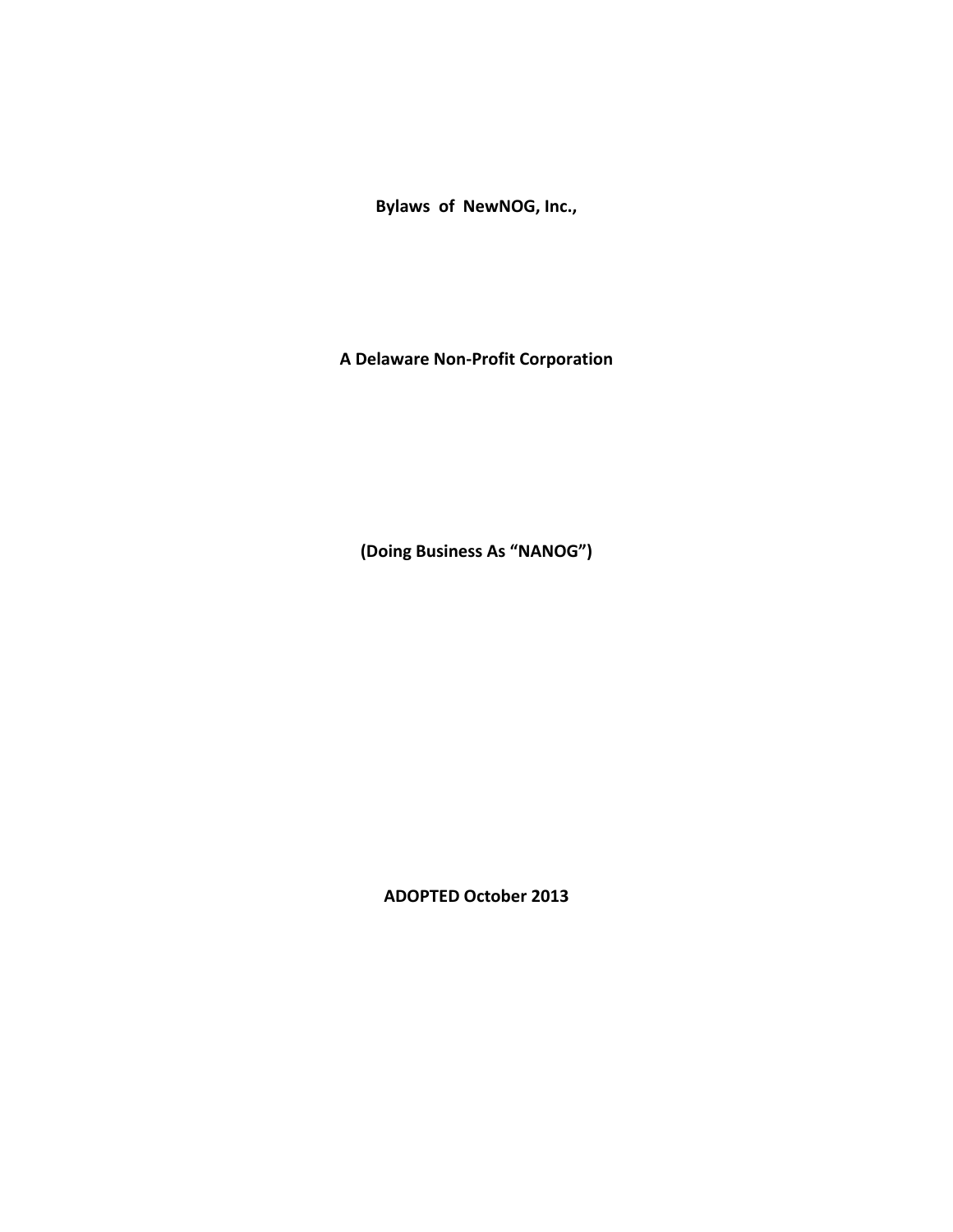# **Document revision history**

| Revision       | Date             | Description                                                                                                                                                                                                                                                                                                                                                                                                                                                                                                                                                                                                                                                                                                                                                                                                                                                                                                                                                                                                                                                                                                                                                                                                                                                                                                                                                                                                                                                                                                                  |
|----------------|------------------|------------------------------------------------------------------------------------------------------------------------------------------------------------------------------------------------------------------------------------------------------------------------------------------------------------------------------------------------------------------------------------------------------------------------------------------------------------------------------------------------------------------------------------------------------------------------------------------------------------------------------------------------------------------------------------------------------------------------------------------------------------------------------------------------------------------------------------------------------------------------------------------------------------------------------------------------------------------------------------------------------------------------------------------------------------------------------------------------------------------------------------------------------------------------------------------------------------------------------------------------------------------------------------------------------------------------------------------------------------------------------------------------------------------------------------------------------------------------------------------------------------------------------|
| 1              | May 2010         | <b>Initial Release</b>                                                                                                                                                                                                                                                                                                                                                                                                                                                                                                                                                                                                                                                                                                                                                                                                                                                                                                                                                                                                                                                                                                                                                                                                                                                                                                                                                                                                                                                                                                       |
| $\overline{2}$ | January 4, 2011  | Modified Section 5 (removing Membership Classes)                                                                                                                                                                                                                                                                                                                                                                                                                                                                                                                                                                                                                                                                                                                                                                                                                                                                                                                                                                                                                                                                                                                                                                                                                                                                                                                                                                                                                                                                             |
| 3              | October 11, 2011 | Modified Section 5 (added 5.5), Section 9 (corrected<br>typos), Section 9.4 (removed Event Logistics and Budget &<br>Finance Committees; replaced with "Ad Hoc" Committees)                                                                                                                                                                                                                                                                                                                                                                                                                                                                                                                                                                                                                                                                                                                                                                                                                                                                                                                                                                                                                                                                                                                                                                                                                                                                                                                                                  |
| 4              | November 2, 2011 | Replaced "NewNOG" by "NANOG", per DBA                                                                                                                                                                                                                                                                                                                                                                                                                                                                                                                                                                                                                                                                                                                                                                                                                                                                                                                                                                                                                                                                                                                                                                                                                                                                                                                                                                                                                                                                                        |
| 5              | October 23, 2012 | Modified Section 14 and 14.1 (allow interim elections for<br>bylaws amendments to be held in between annual<br>elections); modified Section 8.6 (shorten the time of<br>announcement of board meetings to 7 days and allow face<br>to face board meetings outside of NANOG conferences);<br>added the entire Section 18                                                                                                                                                                                                                                                                                                                                                                                                                                                                                                                                                                                                                                                                                                                                                                                                                                                                                                                                                                                                                                                                                                                                                                                                      |
| 6              | October 9, 2013  | 4.3: Specify staggered terms for directors.                                                                                                                                                                                                                                                                                                                                                                                                                                                                                                                                                                                                                                                                                                                                                                                                                                                                                                                                                                                                                                                                                                                                                                                                                                                                                                                                                                                                                                                                                  |
|                |                  | 4.5: Change "conference call" to "teleconference" to allow<br>for new-fangled Internet technology. Allow for written<br>consent of board actions taken without a formal meeting.<br>5.6, 5.7: (new): Specifies procedures for selecting officers<br>and dealing with vacancies.<br>Articles 4 and 11: Changed "eligible voters" to "members",<br>since the term wasn't defined elsewhere.<br>Article 5: Officers must now be chosen from among the<br>elected Board members. The ability to appoint outside<br>officers was a holdover from the boilerplate used to form<br>the initial bylaws, and has never been used. After further<br>discussion, the flexibility to point an outside Treasurer or<br>Secretary seems like a good idea. That is restored to this<br>section. Also, changed to gender-neutral "Chair" and "Vice<br>Chair".<br>Article 6: Defined "member in good standing."<br>Article 7: The board may appoint non-members to ad-hoc<br>committees (e.g. an outside subject-matter expert), and<br>ad-hoc committee chairs are no longer ex-officio board<br>members. Renamed "Membership and Development" as<br>"Development", to highlight the committee's primary<br>purpose.<br>Article 8: Many of the details of conference and mailing list<br>operation have been removed, as they more properly<br>belong in "Policies and Procedures" documents rather<br>than corporate Bylaws. Community meetings are no<br>longer mandated. Member meetings are mandated at<br>conferences during elections. |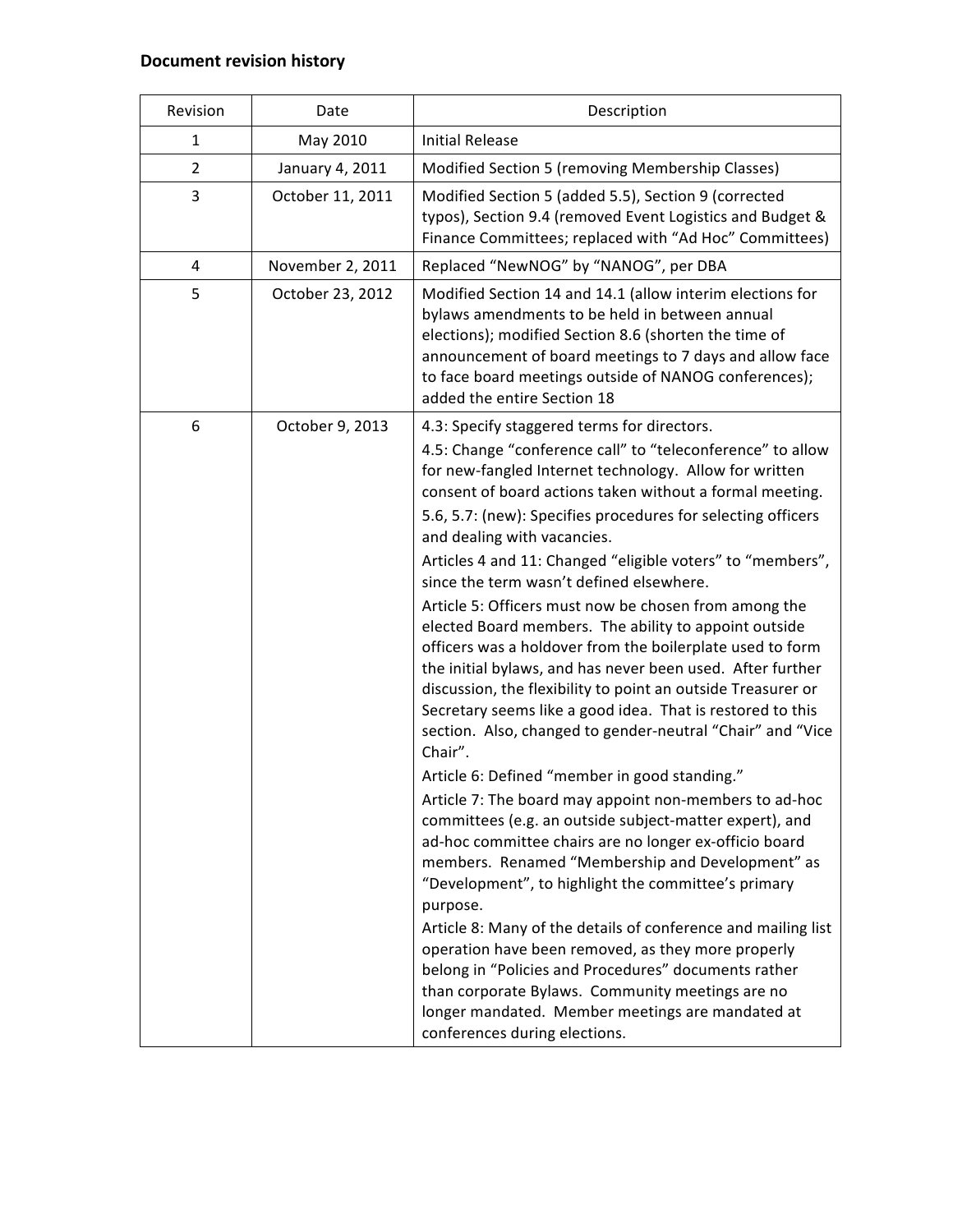### **NewNOG, Inc. Bylaws**

Adopted October 9, 2013 by the NewNOG membership

### **1. Preamble**

NewNOG, Inc. (hereinafter referred to as "NANOG") exists to promote dialog concerning the creation, maintenance and operation of Internet Protocol networks. NANOG is not itself a network operator. Rather, it is a facilitator of discussion, learning, and technical communication between networking professionals. NANOG provides a forum where people from the network research community, the network operator community and the network vendor community can come together to identify and solve the problems that arise in operating and growing the Internet.

# **2. Name**

The name of this corporation is NewNOG, Inc., doing business as "NANOG".

# **3. Mission**

The purpose of NANOG is to provide forums in the North American region for education and the sharing of knowledge for the Internet operations community.

NANOG is a venue in which technical matters pertaining to network operations and network technology deployment in Internet providers may be discussed among experts. Such discussions have in the past focused on, but are certainly not limited to, experiences with new protocols and backbone technologies, implications of routing policies on the Internet as a whole, measurement techniques and measurements of Internet health and performance, areas in which inter-provider cooperation can be mutually beneficial (such as NOC coordination or security incident response), and maintaining a competitive and level business environment. NANOG serves as a bridge between the technical staff of leading Internet providers close to network operations, technical communities such as standards bodies, and the academic community. NANOG has consistently worked to maintain a high level of technical content in conferences and all related activities. In striving to achieve these goals, all tutorials and presentations, including BOF presentations, are reviewed in advance and are limited to those entirely of a general technical nature, explicitly prohibiting material that relates to any specific product or service offerings. For similar reasons, equipment exhibits are limited to specified special events at each conference. Notwithstanding any other provision of these Bylaws, NANOG shall not carry on any other activities not permitted to be carried on by a corporation exempt from Federal income tax under section  $501(c)(3)$  of the Internal Revenue Code (or corresponding section of any future United States Internal Revenue Code).

# **4. Board of Directors**

### **4.1 General Powers**

The property, affairs and business of NANOG shall be managed and controlled by its Board of Directors. The Board of Directors may, by general resolution, delegate to officers of NANOG and to Committees or Working Groups, such powers as provided for in these Bylaws.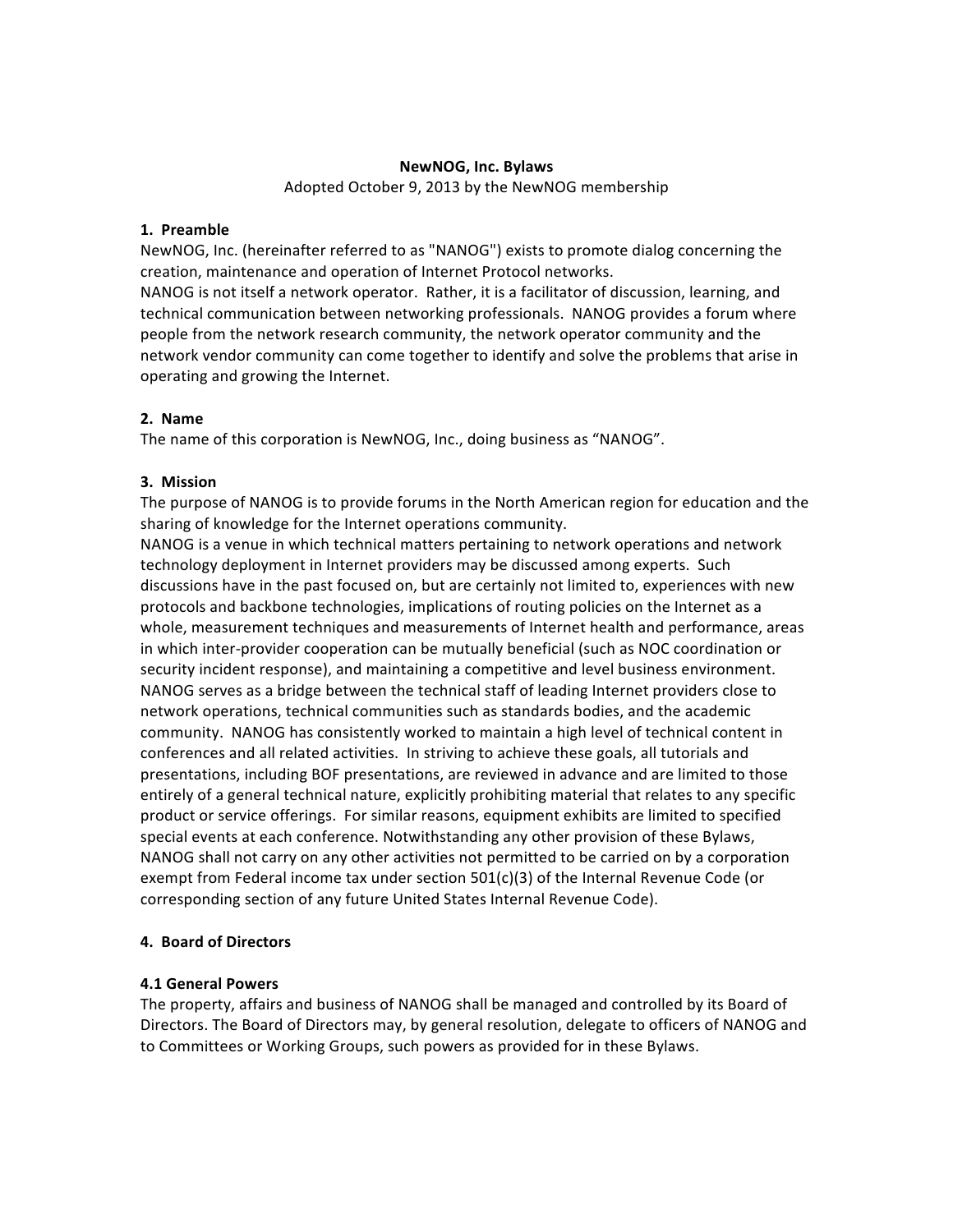# **4.1.1 Liaison with Other Organizations**

The Board of Directors will facilitate communications between the NANOG community and other organizations with similar goals including ARIN, RIPE, APNIC, APRICOT, AfNOG, NORDNOG, and SANOG.

## **4.2 Number**

There shall be seven  $(7)$  voting members of the Board of Directors, six  $(6)$  of whom will be elected and one of whom will be the Executive Director.

## **4.3 Term of Office**

The term of office for all elected Directors shall be two (2) years. No Director may serve more than two consecutive terms. After two consecutive terms, a Director may be re-elected to a Director position after a one-year absence. Terms shall be staggered such that three (3) terms expire each year.

## **4.4 Selection**

The Board of Directors shall be elected by an open nomination and election process from among the NANOG membership, as described in Article 10. All candidates must be Members in Good Standing of NANOG.

## **4.5 Meetings and Quorum**

The Board of Directors will meet in person at every NANOG conference, and may meet in person or via teleconference on a more regular basis. ar basis. All in person meetings must be announced by the Chair at least 30 days in advance. All teleconferences must be announced by the Chair at least 7 days in advance. No action may be taken by the Board of Directors unless at least four voting members of the Board of Directors are present. Unless otherwise specified in these Bylaws, those items on which the Board of Directors votes will be decided by absolute majority. No procedural change may be enacted without agreement of five members of the Board of Directors.

Any action required or permitted to be taken at any meeting of the Board of Directors may be taken without a meeting if all voting members consent in writing to such action. Such action shall be evidenced by written consent from each voting member approving the lack of a meeting.

### **4.6 Vacancies**

If a Board of Directors member resigns or a Board of Directors seat otherwise becomes vacant more than two months before the next election, the remaining members of the Board of Directors will appoint a replacement to serve until the next election, at which point if there is any additional time remaining in the term a member will be elected to fill the vacancy. If a vacancy occurs less than two months before an election, the seat will remain vacant until the election.

For every two vacancies on the Board of Directors, the quorum requirement will be reduced by one.

### **4.7 Removal of Board of Directors Members**

A Board of Directors member who misses three or more meetings in a row and who does not attend any Board of Directors meetings for three months may be removed. A Board of Directors member who meets these conditions may be removed if at least four members of the Board of Directors vote to remove the person. If multiple Board of Directors members qualify for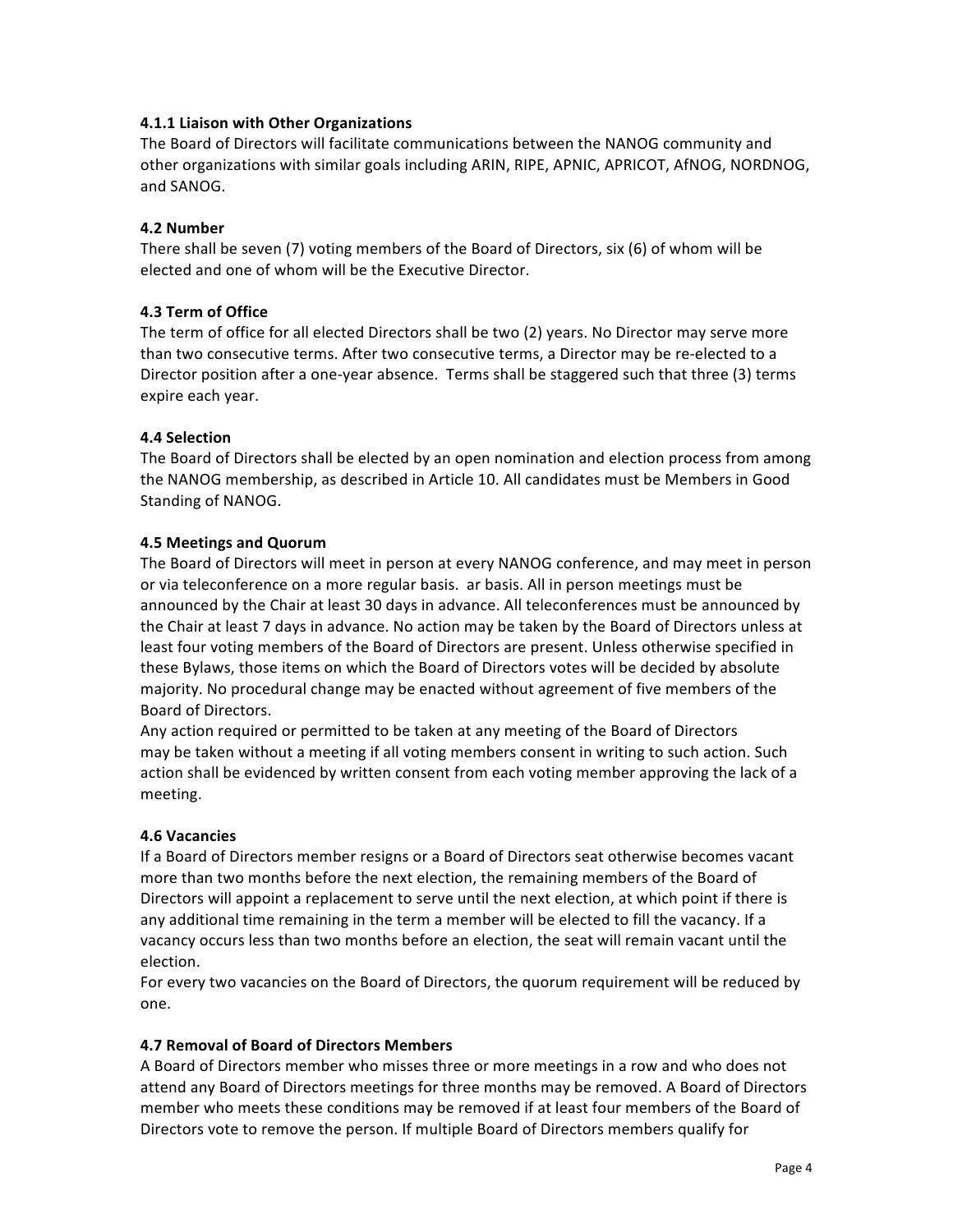removal, the removal may take place if supported by all but one of the Board of Directors members not meeting these removal criteria.

Elected Board of Directors members may also be removed by a recall vote held during a regular annual election. To be placed on the ballot, a recall petition must be signed by at least 30 members, or 1% of members, whichever is greater, and presented to the Election Committee at least 7 days prior to the start of the election. Upon passage of the recall vote by a 2/3 supermajority vote, the position shall become vacant, and a replacement selected from the candidates according to the process in Article 10.3.3.

# **4.8 Conference Attendance and Membership**

Board of Directors members must attend at least two out of every three NANOG conferences. Board of Directors members must remain Members in Good Standing of NANOG throughout their terms.

# **5. Officers**

The officers of the corporation shall consist of a Chairman of the Board, a Vice-Chairman of the Board, a Secretary, a Treasurer, and an Executive Director. The Board of Directors shall select all officers. No individual may hold more than one officer position simultaneously. Officers not currently serving as voting Directors shall be non-voting ex-officio members of the Board of Directors.

# **5.1 Chair**

The Board of Directors shall select one of its members as Chair. The Chair shall preside at all meetings, and, with the advice and counsel of the Executive Director shall oversee the implementation of the policies and directives of the Board of Directors.

# **5.2 Vice Chair**

The Board of Directors shall select one of its members as Vice Chair. The Vice Chair shall act as Chair in the absence of the Chair and when so acting shall have the power and authority of the Chair.

# **5.3 Secretary**

The Board of Directors shall select a Secretary. The Secretary shall be responsible for the keeping and reporting of adequate records of all transactions and of all minutes of all meetings of the Board of Directors.

# **5.4 Treasurer**

The Board of Directors shall select a Treasurer. The Treasurer shall be responsible for the finances of the corporation and its fiscal records, and shall supervise any fiscal agent. The Treasurer shall report to the Board at least once annually and more frequently upon request.

# **5.5 Executive Director**

The elected members of the Board of Directors shall appoint an Executive Director. The Executive Director will handle the day to day affairs of NANOG, under the direction of the Board. The Executive Director will also serve as a member of the Board. The Executive Director will serve at the pleasure of the elected members of the Board, and may be removed with or without cause at any time. The Executive Director may be paid a salary, to be determined by the elected members of the Board.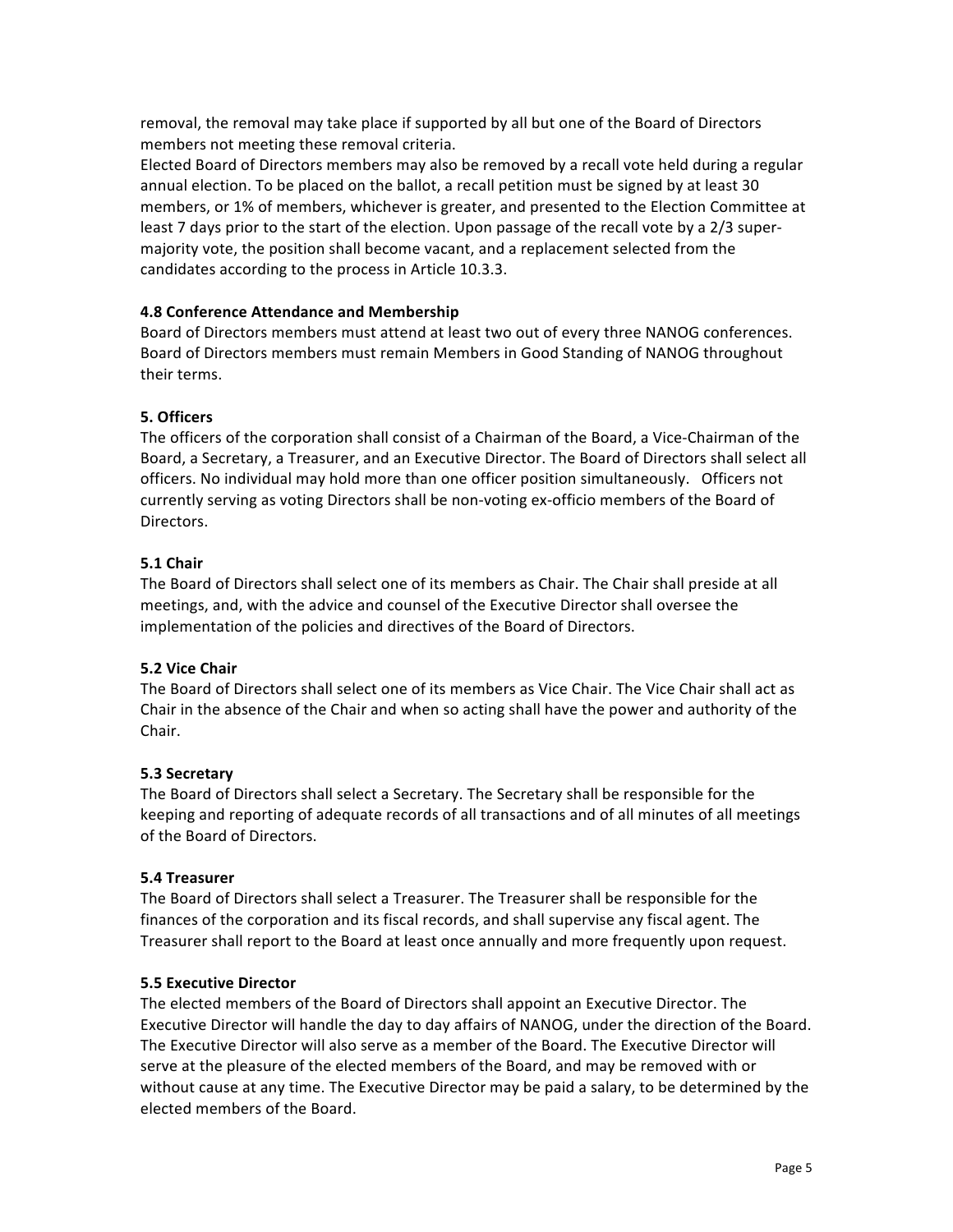# **5.6 Selection and Term of Office**

The Chair, Vice Chair, Secretary, and Treasurer shall be selected during the first meeting of the Board of DIrectors after each annual election, shall take office immediately upon selection, and shall hold office until their successor is duly selected.

## **5.7 Resignations and Vacancies**

Any officer position vacancy shall be filled at the next meeting of the Board of Directors. An officer who is also an elected Board of Directors member may resign the officer position while continuing their term on the Board of Directors.

## **6. Membership**

## **6.1 Membership Qualifications**

Membership in NANOG is open to any individual with an interest in Internet operations, engineering, or research and who wishes to further education and knowledge sharing within the Internet operations community. Any individual may become a member of NANOG by completing an application and payment of dues. All members who have paid the required dues and whose membership terms have not expired shall be considered "members in good standing".

## **6.2 Membership Classes**

There shall be only one class of membership, with all the rights and privileges specified in these Bylaws.

### **6.3 Membership Dues**

The Board of Directors shall specify the cost of annual membership dues. The Board may establish discounts for members meeting certain criteria, or for members wishing to pay for more than one year in advance.

# **6.4 Rights and Benefits of Members**

Members in good standing shall be entitled to these privileges:

- Vote in all NANOG elections.
- Run as a candidate for the Board of Directors
- Serve on an Standing Committee, as defined in Article 7.1
- Other privileges as specified by the Board of Directors

### **6.5 Policies and Procedures**

The Board of Directors shall establish and publish policies and procedures for implementation of the membership program.

# **7. Committees**

The Board of Directors will create three standing committees to fulfill the NANOG mission. Those committees will be the Program Committee, the Communication Committee, and the Development Committee. The Board may also at its discretion create ad hoc committees to carry out other functions as needed.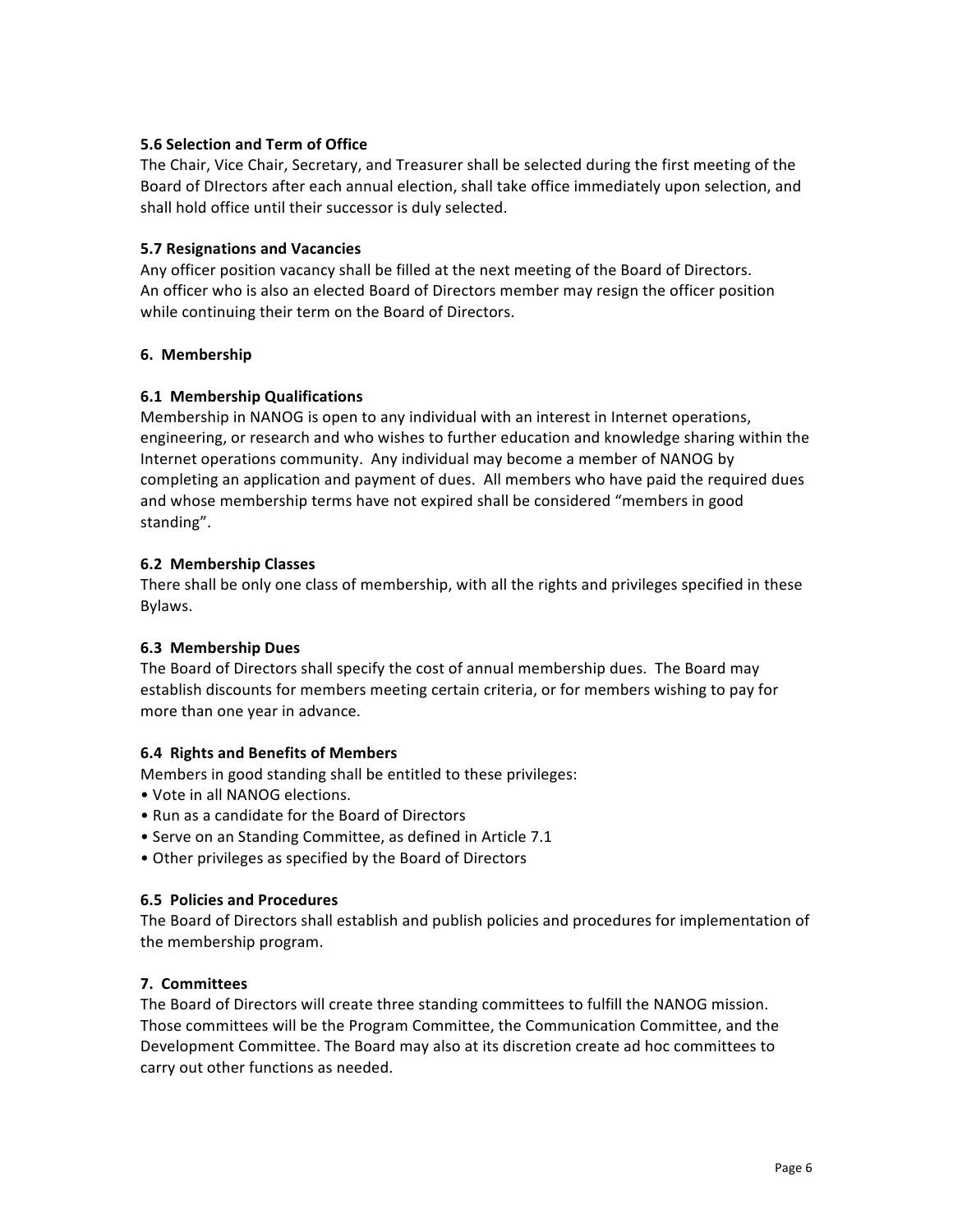# **7.1 Standing Committees**

All members of Standing Committees must be Members in Good Standing of NANOG. The chair of each committee will serve ex officio in a non-voting role on the Board of Directors, in order to facilitate communication between the groups.

Each Standing Committee membership term shall be for two years, with the terms staggered such that as close to half of possible of the terms expire each year. No member will serve more than two consecutive terms, although additional terms may be served after a one-year interval. Immediately after each annual election, the Board of Directors will appoint new or returning Standing Committee members to fill each position with an expiring term, and all other vacant positions. The Board of Directors may at any time appoint a new member to serve the remaining term of a vacant position.

Each Standing Committee shall select a chair after each annual selection cycle.

A Standing Committee member may be removed before the expiration of his or her term if at least five members of the Board of Directors vote for the removal.

No elected member of the Board of Directors may serve concurrently on any Standing Committee. The Board of Directors may appoint a Board member as liaison to each Standing Committee, to observe committee activities and facilitate communication between the committee and the Board.

# **7.1.1 Program Committee**

The Program Committee will be responsible for the programs at all NANOG Conferences. The Program Committee chair shall moderate all NANOG conferences.

There shall be sixteen Program Committee members, with eight terms ending each year. To be eligible to be appointed as a member of the Program Committee, an individual must have attended one NANOG conference within the prior calendar year (12 months).

# **7.1.2 Communications Committee**

The Communications Committee will be responsible for the NANOG mailing list, and other forms of electronic communication among the NANOG community as agreed with the Board of Directors.

The Communications Committee will consist of at least three members selected by the Board of Directors.

# **7.1.3 Development Committee**

The Development Committee will be responsible for the recruitment of NANOG's membership, sponsorship, and other fundraising necessary to keep NANOG in operation.

The Development Committee will consist of at least three members selected by the Board of Directors. 

# **7.2 Ad Hoc Committees**

The Board of Directors may from time to time create ad hoc committees and appoint members as needed to carry out specific functions.

# **8. Activities**

# **8.1 Conferences**

One of the primary functions of NANOG is the administration of multiple conferences per year. Conference programs will be determined by the Program Committee. The number and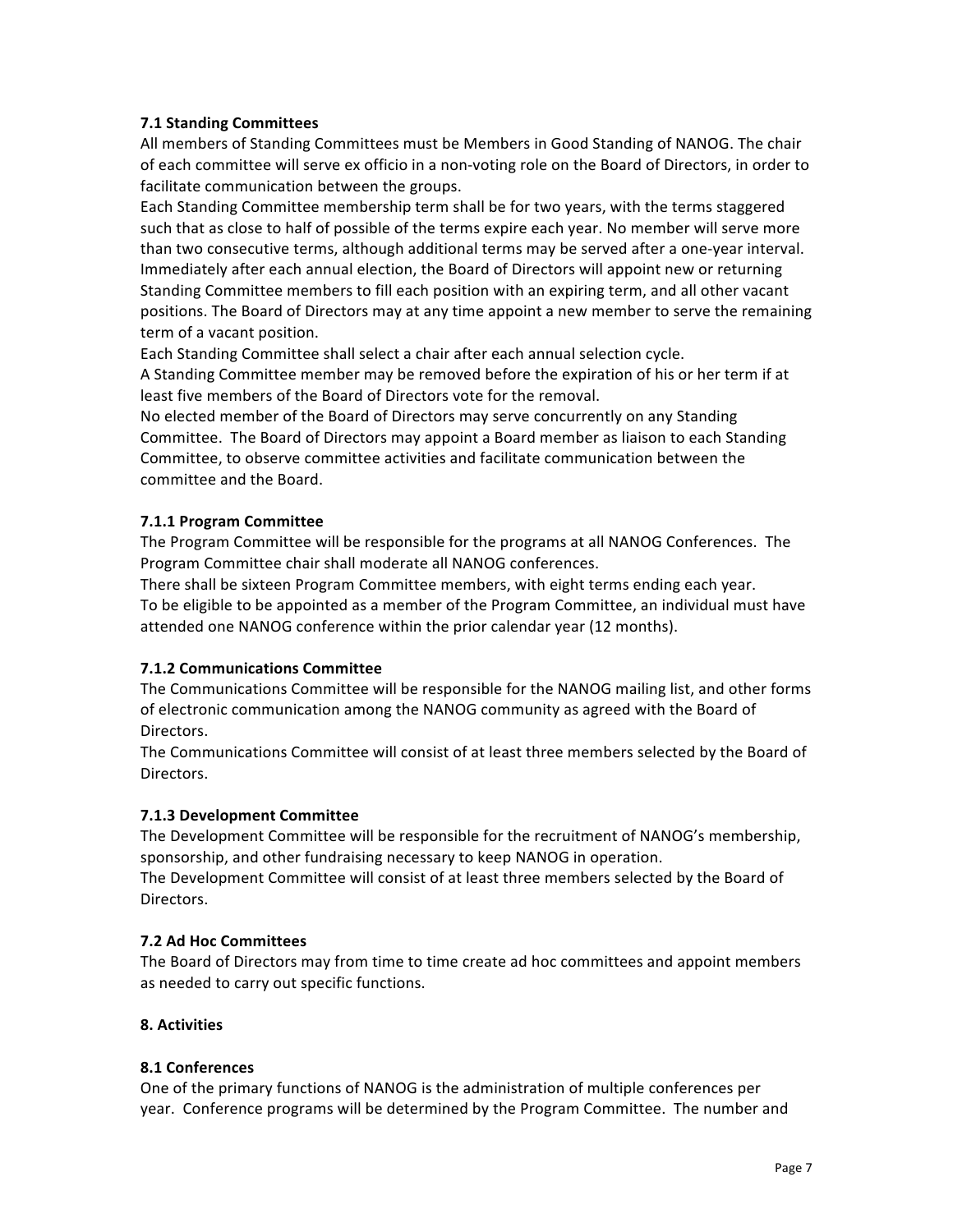location of conferences shall be determined by the Board of Directors, with all meetings to be held in North America.

## **8.1.1 Member Meetings**

All conferences held during a NANOG election shall include a members meeting, during which candidates will be given an opportunity to make short presentations, any bylaws amendments will be presented by a Board member or petitioner, and members will have an opportunity to participate in open discussion.

Members meetings may be held at other conferences or events at the discretion of the Board.

## **8.2 Mailing List**

One of the primary functions of NANOG is the maintenance of a mailing list (the NANOG list). The Communications Committee will be responsible for the administration and minimal moderation of the NANOG list.

## **8.2.2 Eligibility**

The NANOG list will be open to anyone to subscribe.

## **8.2.3 Acceptable Use Policy**

The NANOG List Acceptable Use Policy will be publicly available on the NANOG web site. Any changes to the Acceptable Use Policy must be approved by the Board of Directors.

## **8.3 Other Activities**

The Board of Directors may authorize other NANOG-sponsored events and activities in keeping with with the educational mission of NANOG.

## **9. Offices**

NANOG shall maintain an office in a place determined by the Board.

### **10. Elections**

### **10.1 Annual Elections**

Annual elections will occur at the last NANOG conference in a given calendar year, for the purpose of voting on candidates for the Board of Directors and any proposed bylaws amendments. 

### **10.2. Interim Elections**

The Board of Directors may by majority vote call an interim election for the purpose of voting on bylaws amendments, to be held during any NANOG conference where an annual election is not scheduled.

Interim elections shall be called and announced to the membership at least 60 days in advance.

### **10.3 Election Procedures**

Elections will be administered by a committee consisting of three members of NANOG. The committee will be appointed by a majority vote of the elected board members whose terms are not expiring, and will serve until the conclusion of the election.

Elections will be held via electronic voting on the NANOG web site during the NANOG conference, with voting to occur over a period of no less than 48 hours. The results will be announced at the conclusion of voting.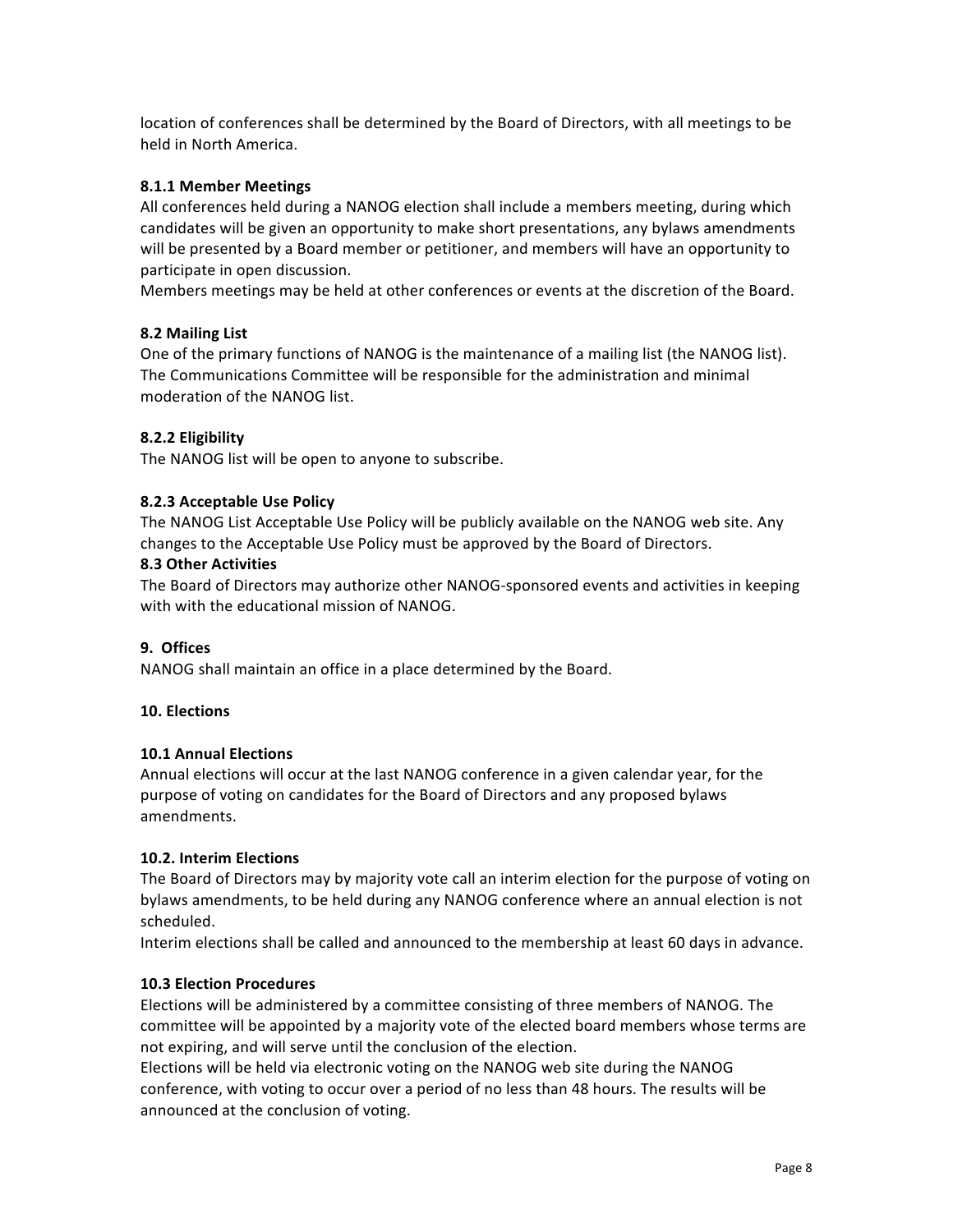# **10.3.1 Nominations and Biographical Information**

Nominations for candidates to the Board of Directors will be accepted from any member of the community via email to nominations@nanog.org for a period of 4 weeks, beginning 2 months before the last NANOG conference in a given calendar year. Candidates will then be listed on the NANOG web site, with biographies submitted by the candidates, from the end of the nomination period through the conclusion of the election. Members of NANOG will be able to post endorsements of candidates to the NANOG web site, to appear alongside candidate biographies. Candidates will have the opportunity to make a short presentation during a members meeting at the NANOG conference during which elections will occur.

# **10.3.2 Affiliation of Candidates**

Each candidate must declare any and all affiliation(s) relevant to NANOG, which will include his or her main employer, as well as any other major relationships (for instance, if a candidate's primary employer is a nonprofit entity which is sponsored by a vendor, the candidate would declare both the nonprofit and the vendor as affiliations).

# **10.3.3 Voting Process for Board of Directors Selection**

Each year, three seats will be open due to the expiration of terms, while others may be open due to resignations or other departures of Directors. Voters will be permitted to cast one vote per open Board of Directors seat. The top three vote-getters will be elected to the open two year terms, while fourth and subsequent vote-getters will fill any other open seats for the remaining portion of those seats' terms.

# **11. Amendments**

Amendments to this charter may be enacted by a majority vote of members during an annual or interim election. An amendment may be put on the ballot by the Board of Directors, or by a petition signed by at least 30 members, or 1% of members, whichever is greater.

# **12. Prohibited Activities**

No part of the net earnings of the Corporation shall inure to the benefit of, or be distributable to its members, trustees, officers, or other private persons, except that the corporation shall be authorized and empowered to pay reasonable compensation for services rendered and to make payments and distributions in furtherance of the purposes set forth in Article Three. No substantial part of the activities of the corporation shall be the carrying on of propaganda, or otherwise attempting to influence legislation, and the corporation shall not participate in, or intervene in (including the publishing or distribution of statements) any political campaign on behalf of or in opposition to any candidate for public office. Notwithstanding any other provision of these articles, this corporation shall not, except to an insubstantial degree, engage in any activities or exercise any powers that are not in furtherance of the purposes of the Corporation.

# **13. Limitation of Personal Liability**

# **13.1 Liability to NANOG**

No incorporator, director or officer of NANOG shall be personally liable to NANOG for monetary damages for breach of fiduciary duty as a director, and officer, or both, except with respect to: (a) beach of the director's or officer's duty of loyalty to NANOG; (b) acts or omissions which are not in good faith or which involve intentional misconduct or a knowing violation of the law and (c) any transaction from which the director, officer or both derived improper personal benefit.